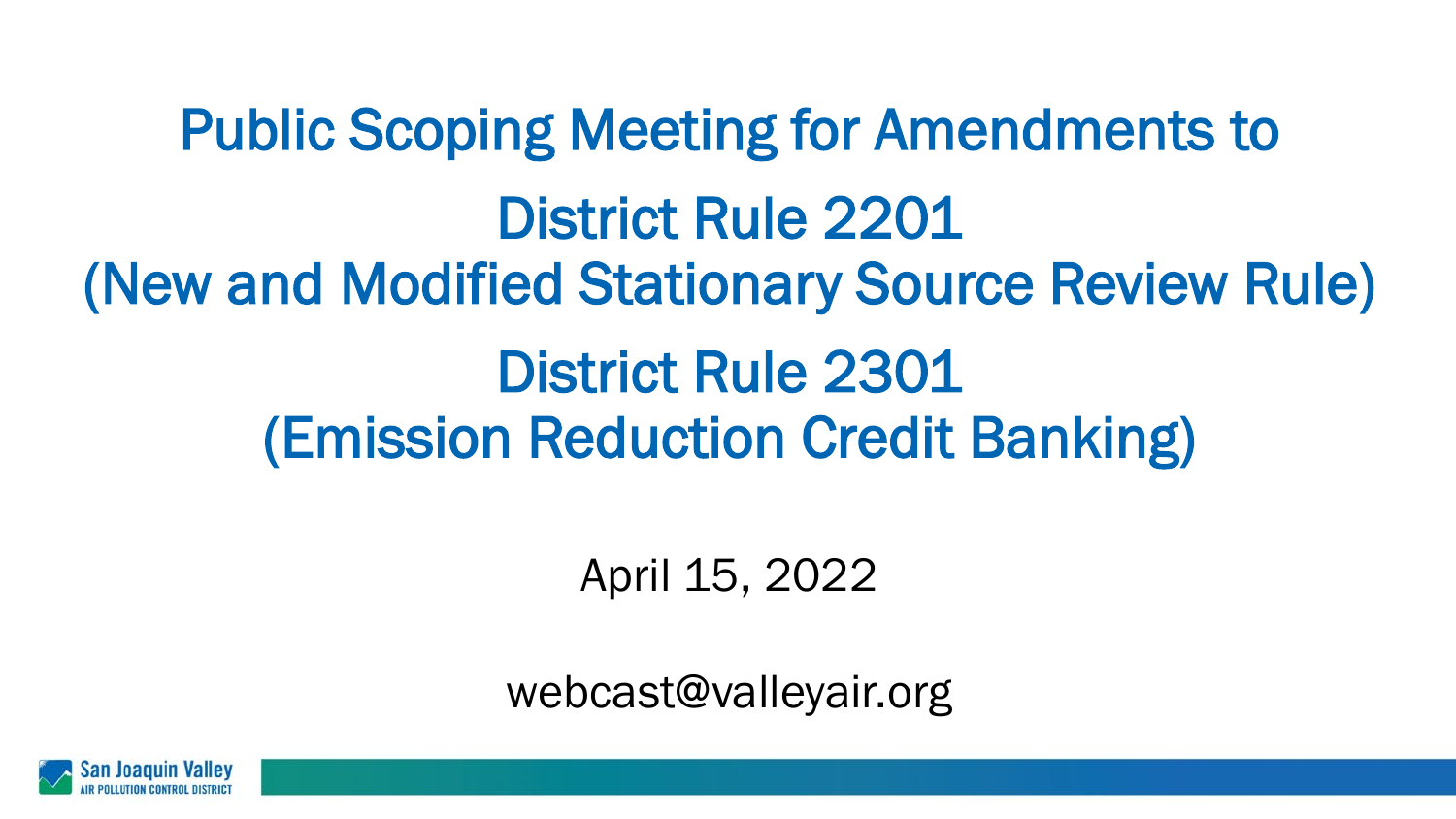## District's New Source Review Permitting Process

- District Rule 2201 (New and Modified Stationary Source Review Rule)
	- Designed to meet both federal and state NSR requirements
- Key elements include:
	- Best Available Control Technology (BACT) mandates emission controls to minimize emission increases from new or modifying permitted sources
	- Emission Offsets requires emissions above specified offset threshold levels to be mitigated with either concurrent reductions or past reductions which have been banked as emission reduction credits (ERC)
	- Federal Offset Equivalency system to ensure local NSR offset requirements are at least as stringent as federal requirements and remedies to be enacted in the case of equivalency failure
	- Public notification a notice period prior to issuance of an Authority to Construct (ATC) to receive public comments on projects that result in emissions above specified levels

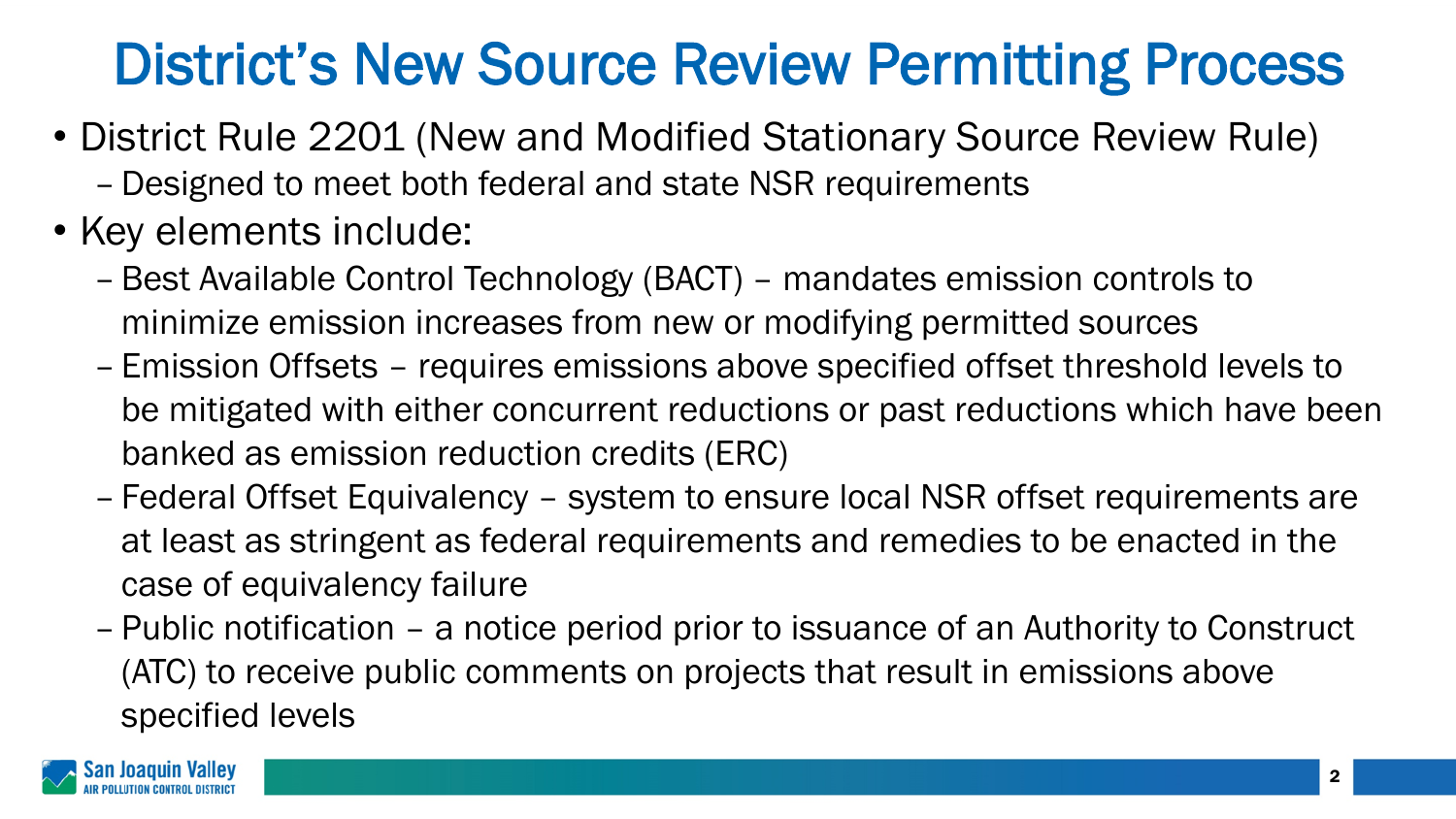### District Offset Equivalency Program

- As allowed by the federal Clean Air Act, the District's offsetting program has historically differed from a direct implementation of the federal offsetting/ERC requirements
- Federal requirements are a project level system; whereas District implemented a programmatic level equivalency system
- EPA approved the District's approach in 2001 as being at least as stringent as the federal program
- District performs an annual demonstration that the District's ERC program is at least as stringent as federal offsetting requirements – Submitted to EPA, CARB, and presented to Governing Board at public hearing
- Rule 2201 contains remedies in event equivalency not demonstrated

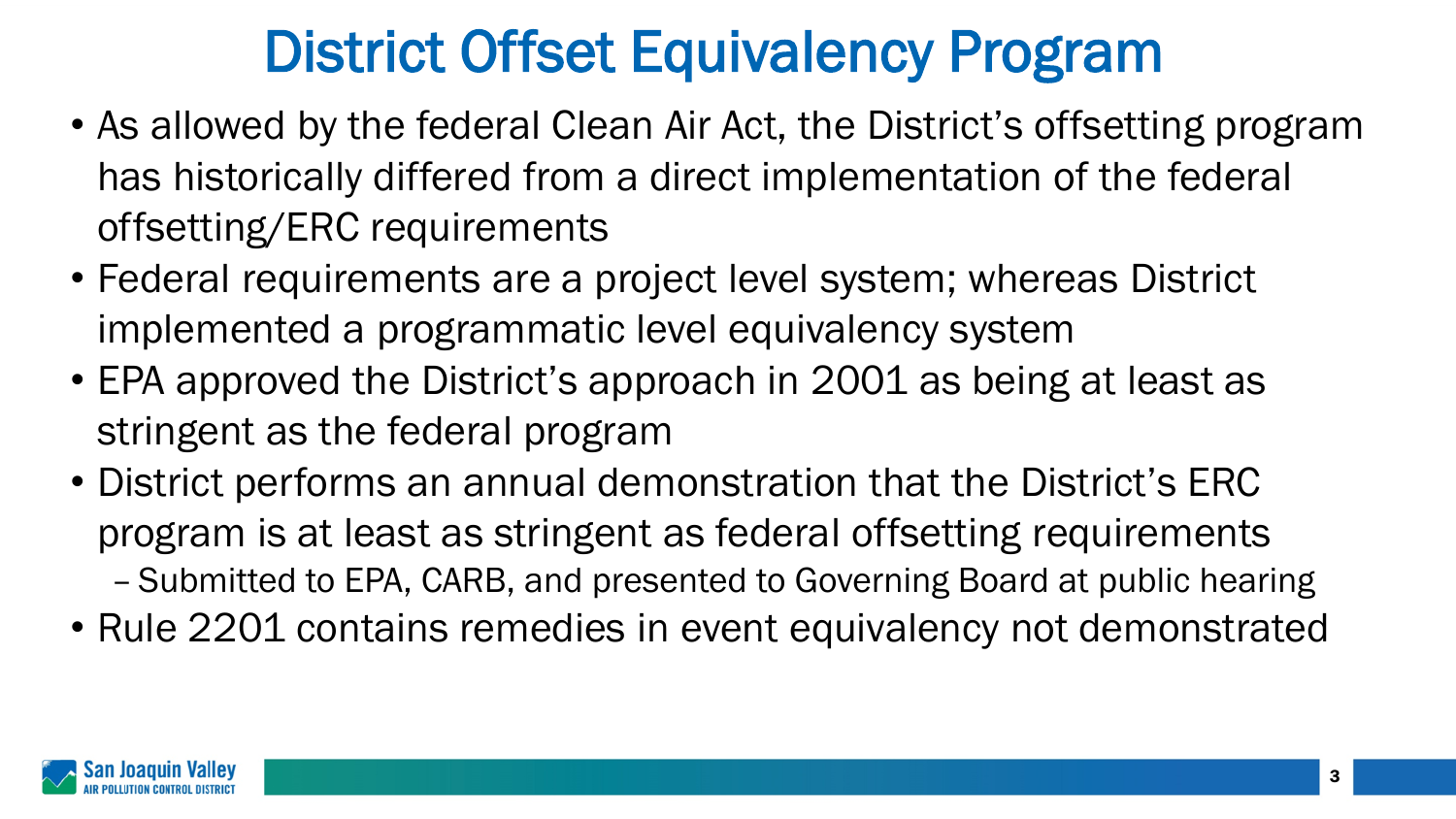## CARB Review of ERC Program

- In 2019 CARB directed their staff to review the District's ERC program
- CARB finalized their report and held board hearing in June 2020
- Overall CARB Findings:
	- Improved transparency and rigor of ERC program
	- Upgrade implementation procedures and policies
	- Equivalency demonstration assumptions should be revised as needed
- In response to the review, District committed to:
	- Enhancing transparency in offset equivalency process and taking specific actions to revisit emission reduction categories used in the equivalency demonstration
	- Holding a public workshop each year on the draft annual equivalency demonstration prior to submitting the report to the District Governing Board
	- Convening a public advisory workgroup consisting of affected stakeholders to assist in developing solutions related to the offset equivalency program

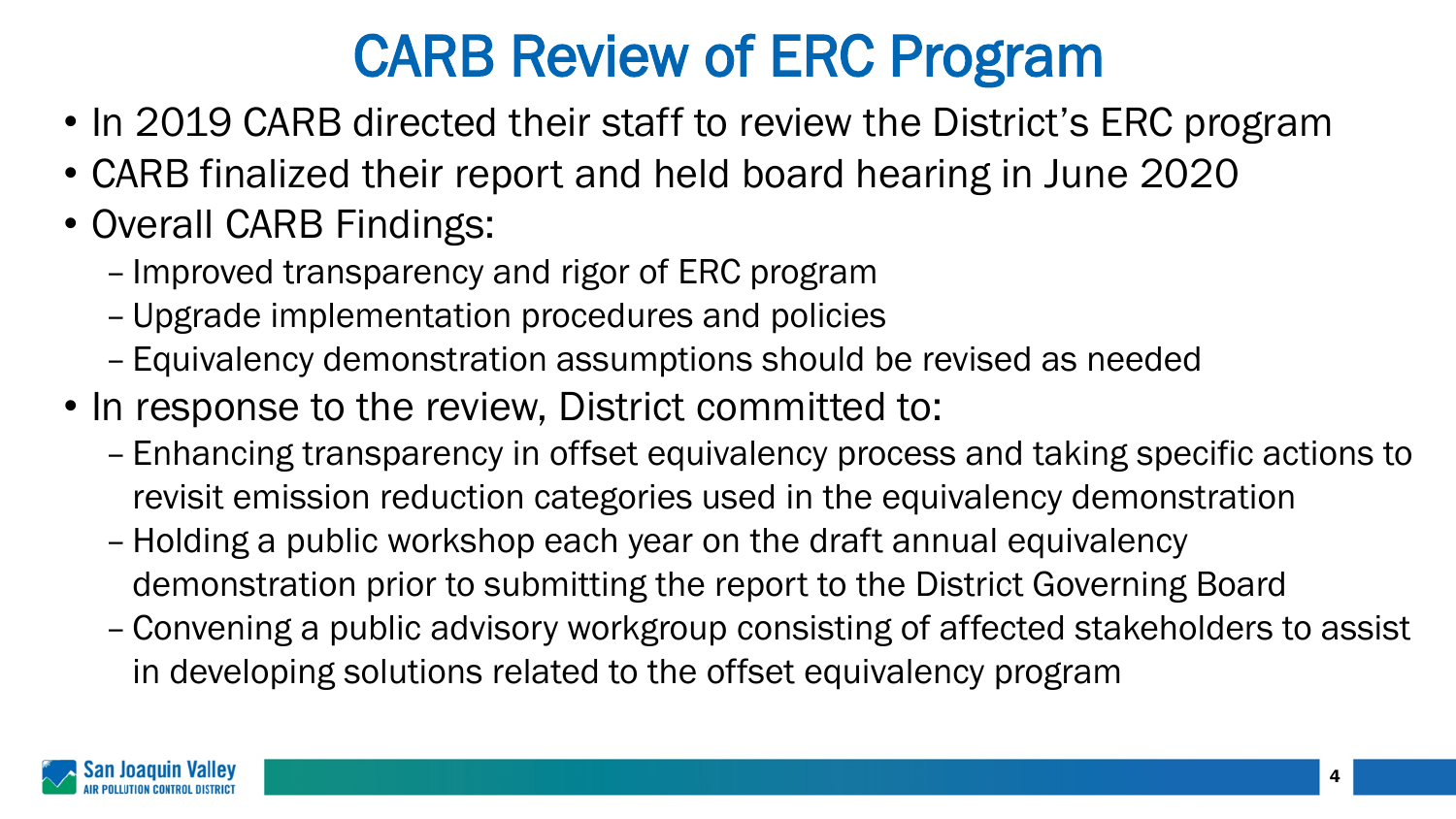## Governing Board Actions

- August 2020: ERC Public Agency Workgroup (PAW) created
- September 2020: Removed certain emission reduction categories from offset equivalency demonstration and proactively enacted surplus value remedy for NOx and VOC
- November 2020: Governing Board took action to end programmatic federal offset equivalency system for VOC
	- District made significant adjustments to offset equivalency demonstration program (removal of credits, addressed cancel/non-implemented projects, Federal Offset Ratio correction)
- February 2022: Governing Board took action to end programmatic federal offset equivalency system for NOx and directed staff to begin the Rule 2201 and Rule 2301 amendment process
	- Annual shortfall in the quantity of NOx offsets required highlights the possibility that the current surplus value remedy in District Rule 2201 will not ensure the District will be able to remain equivalent with federal offsetting requirements

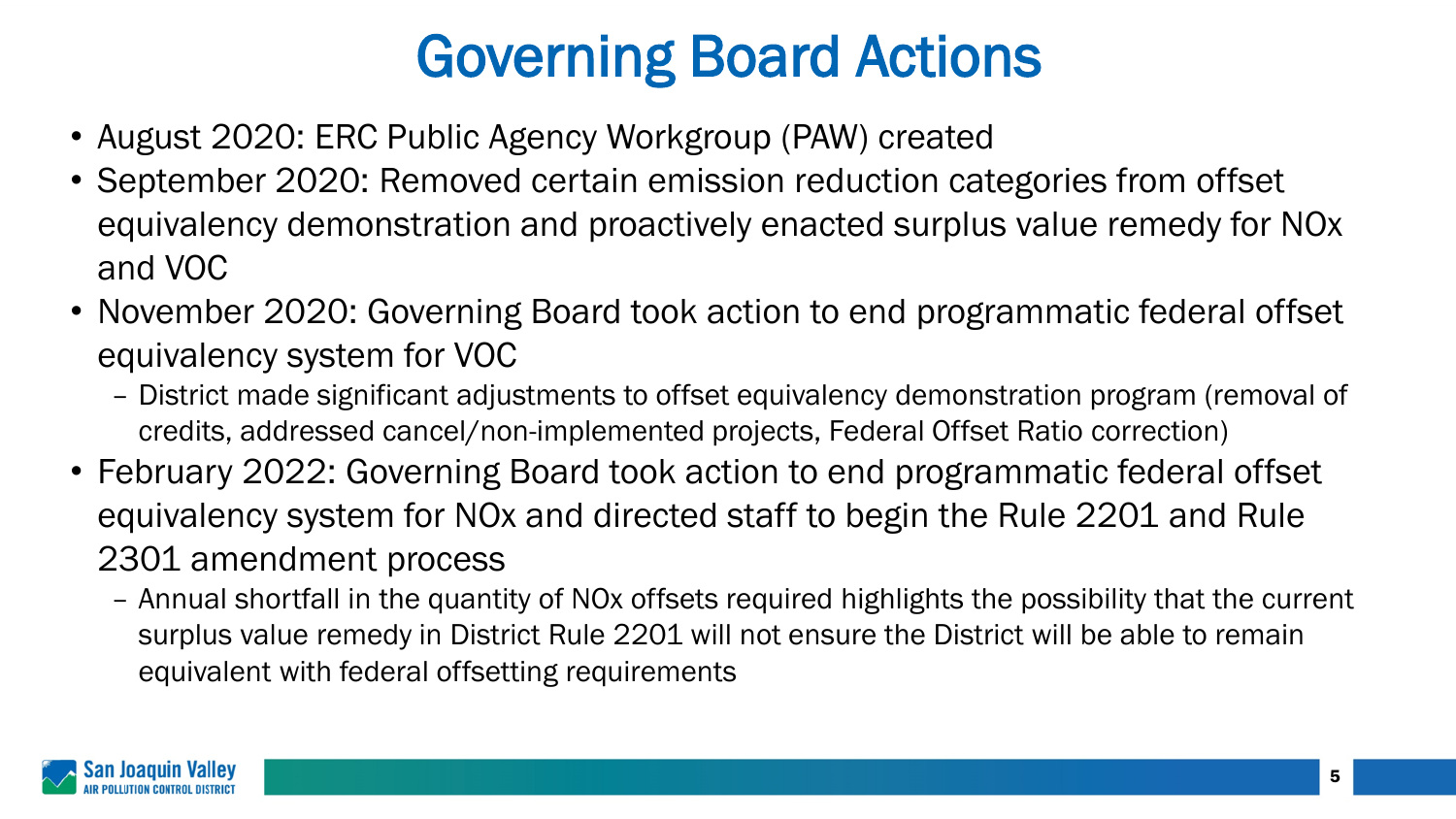#### Current Status

- In accordance with the remedies contained in Rule 2201,
	- District is no longer operating an offset equivalency program for NOx or VOC
	- District must now amend Rule 2201 requirements associated with federal offsetting of NOx and VOC
- The District currently requires all new major sources and federal major modifications triggering NOx or VOC offsets to provide ERCs to satisfy federal offset obligations at project-level
- Equivalency demonstrated for PM10, PM2.5, SOx, and CO
	- The District's offset requirements are more stringent than federal requirements
	- Example: District PM10 offset threshold is 29,200 lb/year while the federal threshold is 140,000 lb/year

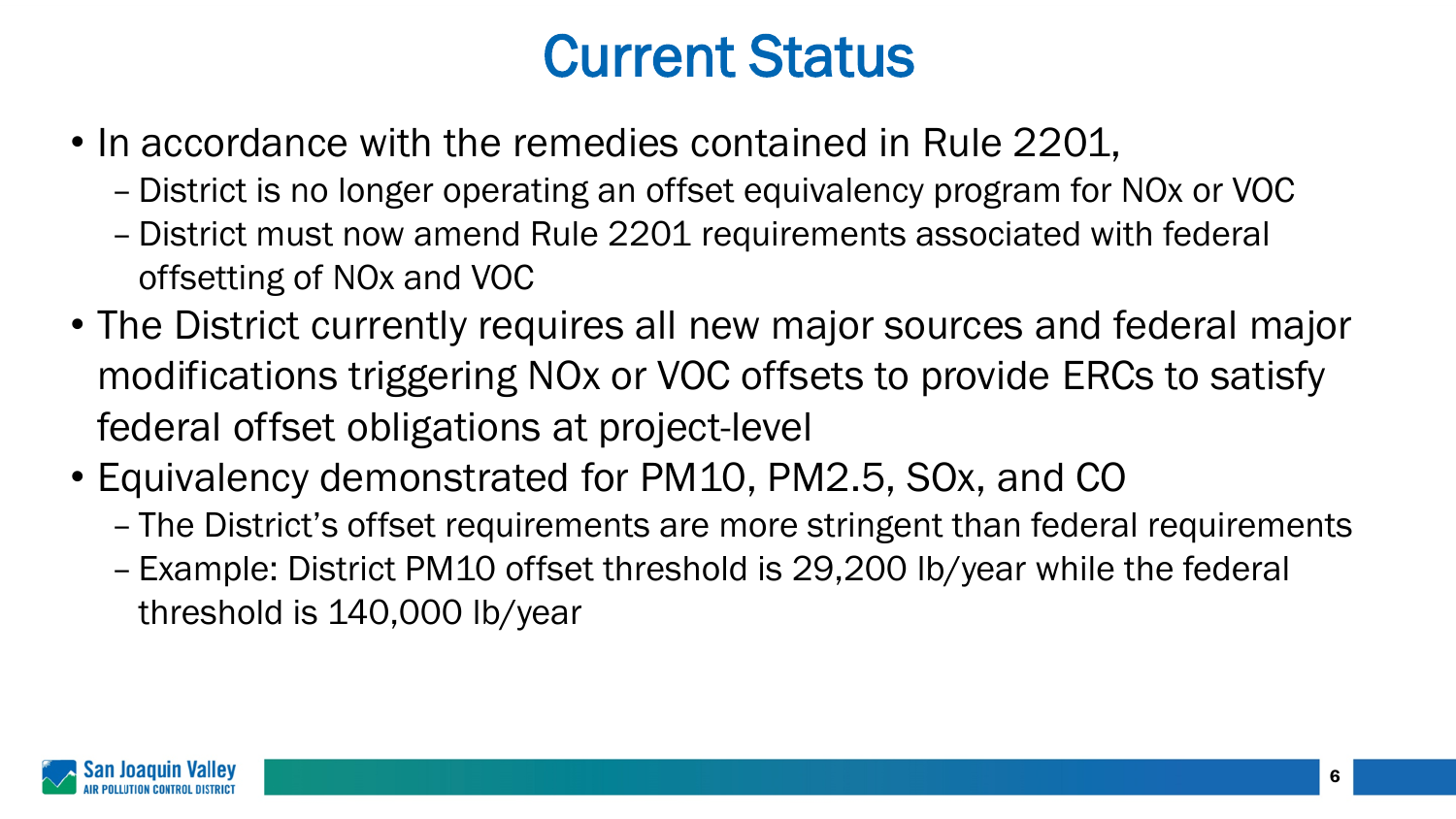#### Potential Amendments to District NSR Rule

- District is pursuing a multipath approach for offsetting requirements
- Path for NOx and VOC emissions:
	- Integrate federal offsetting program into Rule 2201 (consistent with current requirements in place)
	- Will require amendments to calculation methodologies (i.e., how an increase is calculated) and amendments/removal of certain offset exemptions
- Path for PM10, PM2.5, SOx, and CO:
	- Maintain federal equivalency system
	- Amend existing offset equivalency remedies to ensure federal offsetting requirements are met in the event equivalency cannot be demonstrated in future years
- District is also taking this opportunity to conduct a comprehensive review of the rule to ensure ongoing conformance with state and federal NSR requirements

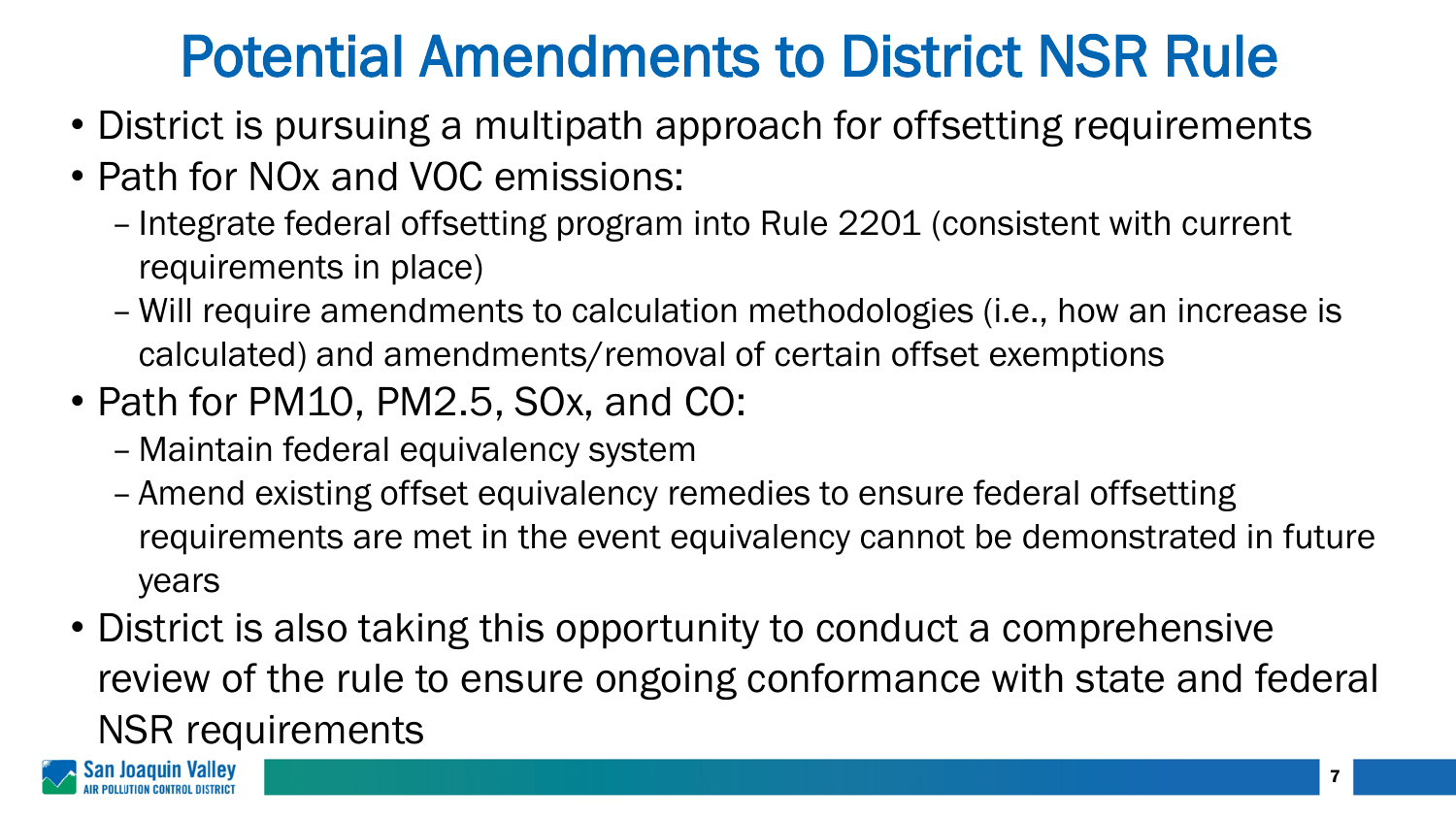#### Potential Amendments to Rule 2301

- The District will also be considering amendments to the requirements of Rule 2301, Emission Reduction Credit Banking
- Potential amendments to District Rule 2301 may include:
	- –Administrative mechanisms, definitions, and procedures for the filing of applications and banking of ERCs including the requirement for a timely application submittal
	- –Administrative mechanisms, definitions, and procedures for the banking of other creditable emission reductions (future orphan shutdowns, mobile source credits, etc.)
	- –Appropriateness of future banking of greenhouse gas emission reduction credits

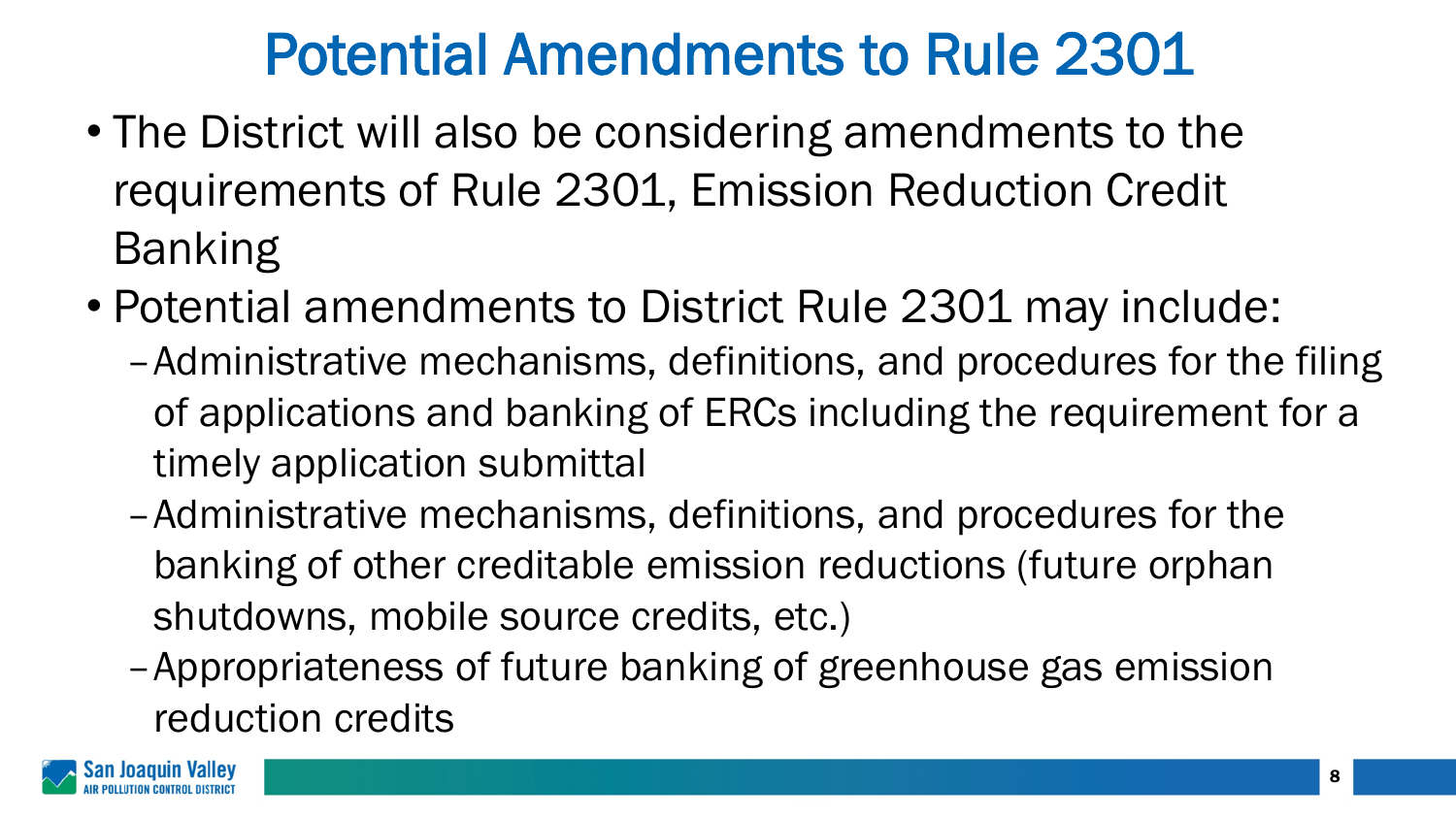# Next Steps: Public Engagement Process for Rule 2201 and Rule 2301 Amendments



Public Participation and Comment Invited throughout Process

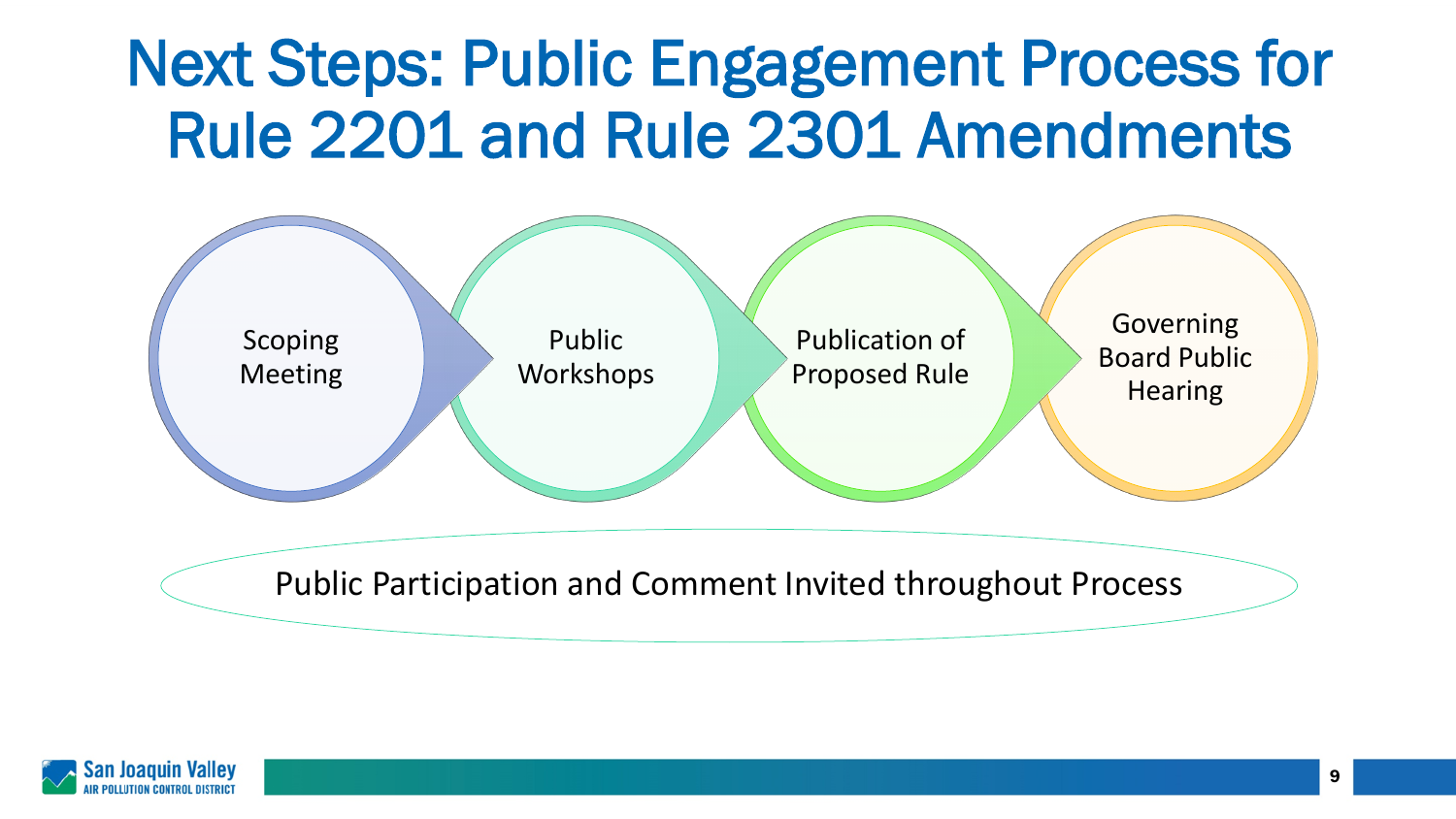## **Contact**

Contact: Jesse Garcia, Senior Air Quality Engineer Mail: San Joaquin Valley APCD 1990 E. Gettysburg Ave Fresno, CA 93726 Phone: (559) 230-5918

Email: [jesse.garcia@valleyair.org](mailto:jesse.garcia@valleyair.org)